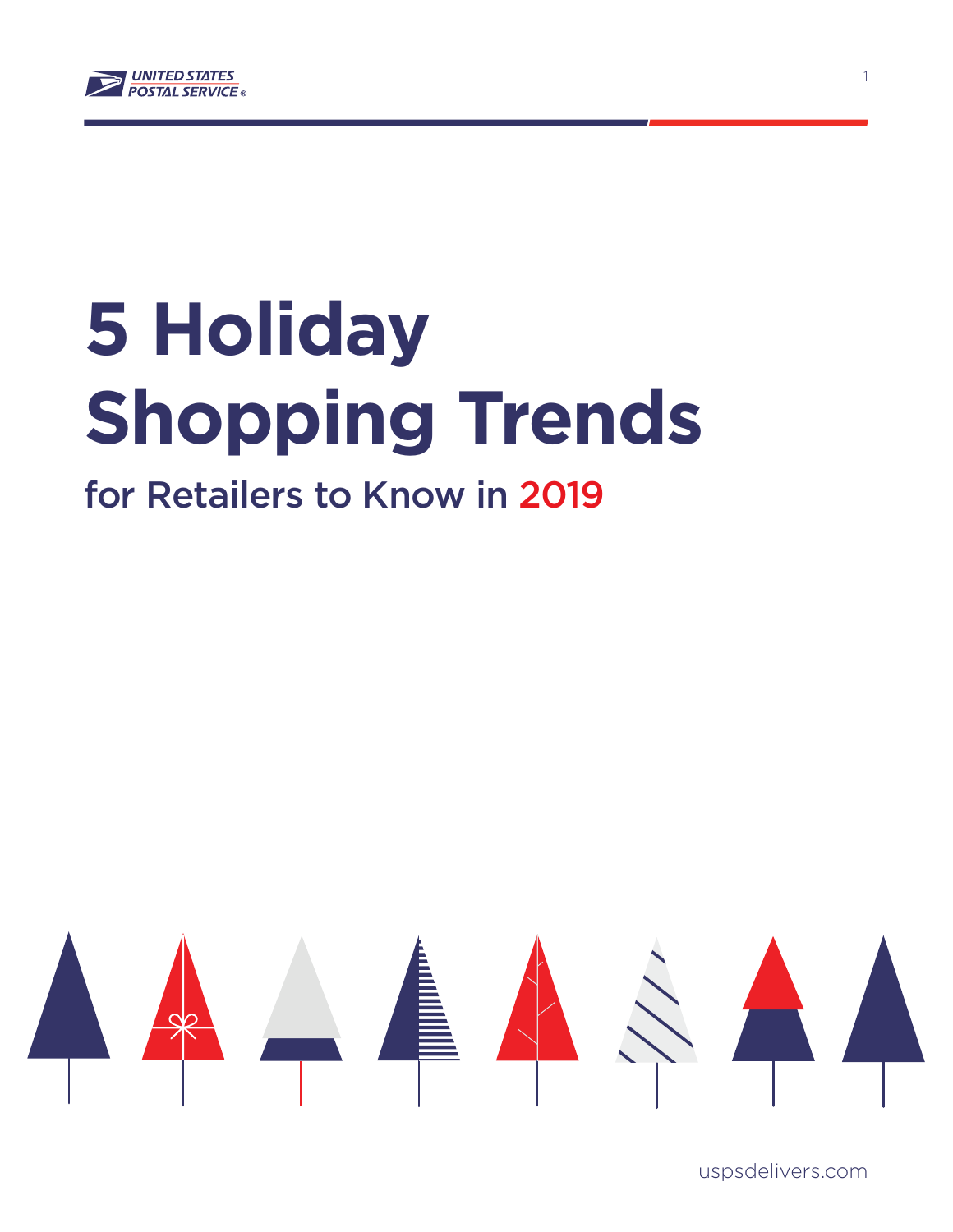

## **The holiday shopping season is an exciting and busy time for businesses.**

In 2018, total retail numbers from the last three months of the year reached \$998.40 billion.<sup>1</sup>

A significant portion (16%) of that nearly \$1 trillion in retail spending came from online sales: From October to December of 2018, U.S. e-commerce sales hit \$162.8 billion, a growth of 14.4% year-over-year.<sup>1</sup>

Customers are also spending more: From November 1 to December 26, 2018, U.S. consumers spent \$126 billion online.2 During that 61-day period, the daily online revenue average was \$2.1 billion.<sup>3</sup>



## **\$7.9 billion**

**was spent by consumers on Cyber Monday alone in 2018, making it the largest online sales day in U.S. history.4**

Each new holiday season comes with new growth opportunities. For the first time in six years, a late Thanksgiving creates a shorter holiday season in 2019, meaning early-bird shoppers could represent an even larger portion of sales. Approach this end-of-year sales period head-on with these five tips for success.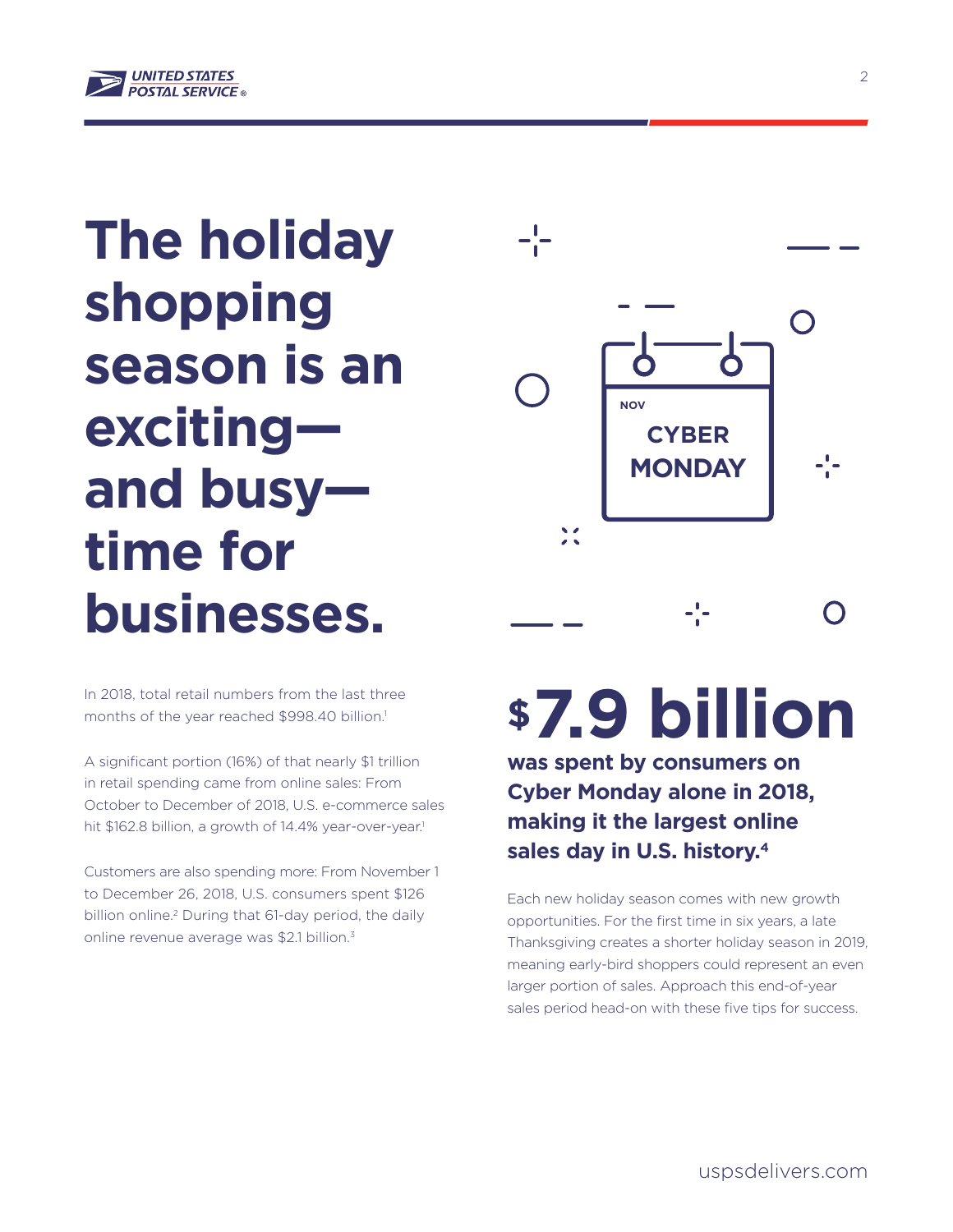

### **Get ready for a bigger wave of early shoppers.**

Every year, consumer holiday shopping starts a little earlier. In fact, a survey by CreditKarma reported that 45% of Americans had already begun their 2018 holiday shopping by October of that year.<sup>5</sup>

This year, because Thanksgiving (and the shopping holidays that accompany it) falls late in November, expect many shoppers to start looking for deals early.

Ensure that logistics, e-commerce and marketing teams are in sync before the season begins. Create pathways and processes that allow for easy communication between these teams.

Know when marketing promotions or website changes go live so that all teams can be aptly prepared for an influx of online orders.

And don't think the early start will cause consumers to spend less on Thanksgiving weekend: last year, Thanksgiving Day sales hit \$3.7 billion—with more than \$1 billion coming from mobile devices.<sup>4</sup>



**Mobile represented one-third of online sales last Thanksgiving— \$1.2 billion of the \$3.7-billion pie**



#### **Bottom Line**

Prepare for an early-season surge in sales and site traffic. Have shipping strategies and carriers lined up well in advance to streamline holiday deliveries and returns.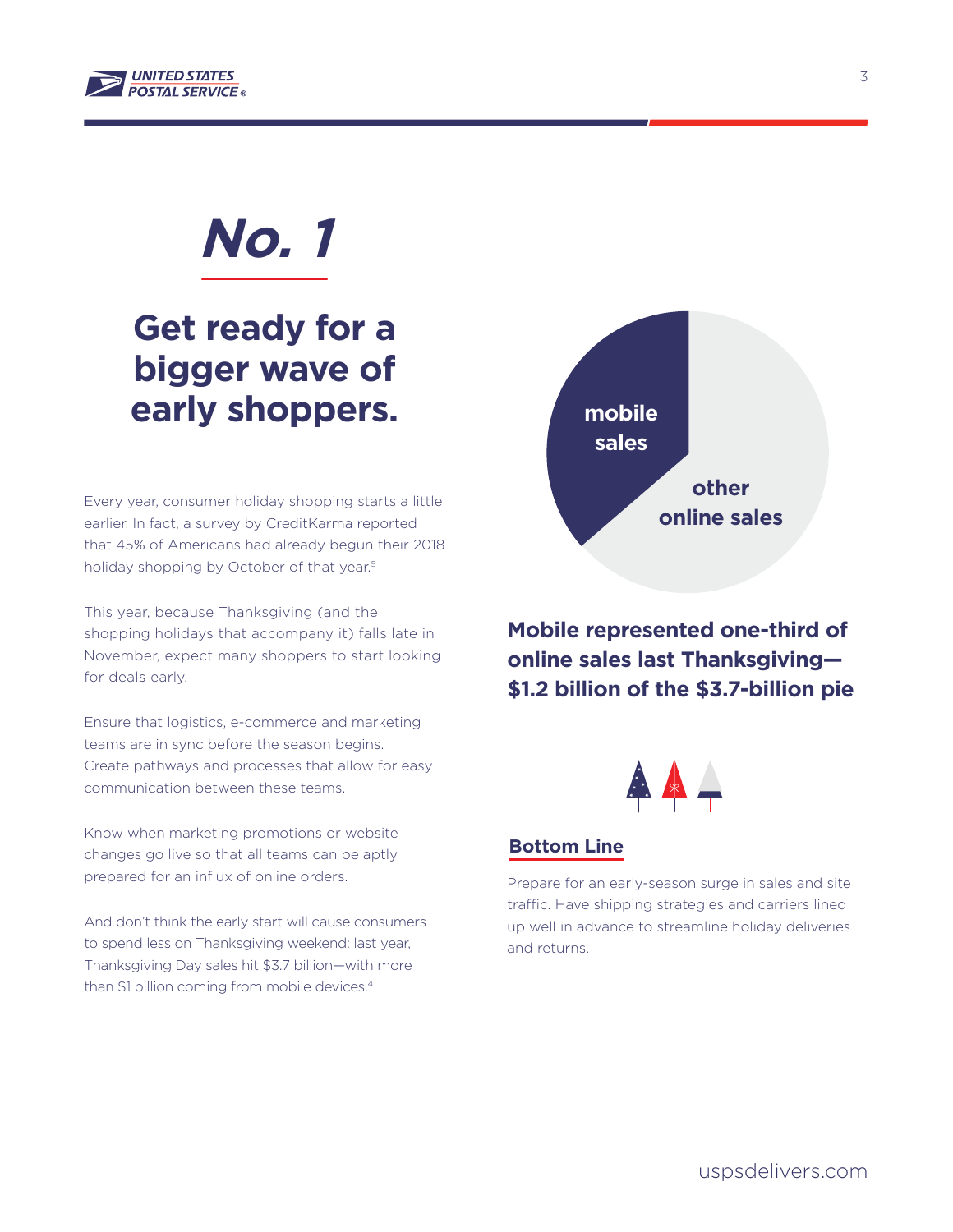

### **Align with customer expectations to deliver exceptional experiences.**

Customers have high expectations for quick and painless delivery options, especially around the holidays.

#### **A RetailMeNot survey found that**

**89%**

**of millennial shoppers want their gifts in hand as soon as possible.6**

**61%**

**of consumers won't buy online without free shipping. 6**

This mind-set may have contributed to the 50% increase in online orders with in-store pickup during Thanksgiving weekend of 2018.7

### **Focus your logistics strategy on customer experience:**

- **• Make delivery dates and shipping costs known throughout the shopping experience.**  If customers know when an item will arrive (and how much it will cost to ship it faster) before they place an order, they may be more likely to complete the purchase.
- **Provide flexible shipping options.** Cater to the early-season shoppers and the last-minute ones. Let customers choose how fast they want their products delivered, and for what price. Even better, find a shipping partner that offers sevenday-a-week delivery so that your customers feel that they have the most control and confidence in the shipping experience.
- **Share precise tracking data.** Customers want to know where their items are in the shipping process. Offer end-to-end package tracking to help them feel in control of their delivery experience.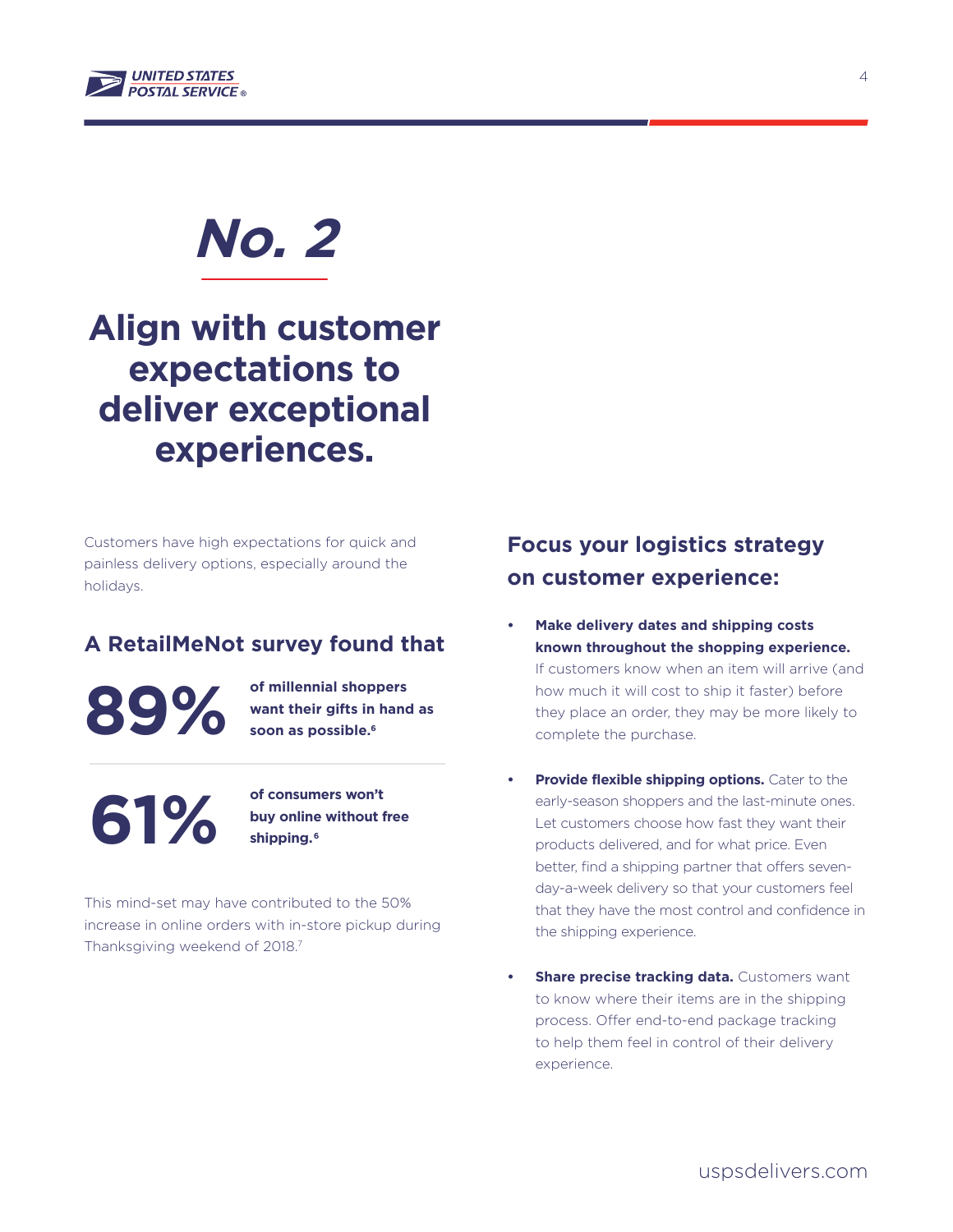

- **• Integrate data with shipping vendors.** Merge shipping data with your online store to manage multiple customer concerns. Use a carrier that offers Application Programming Interfaces (APIs) to help customers verify addresses, access tracking data and print return shipping labels.
- **• Offer simple (and free) returns.** Don't prolong an unsatisfactory experience. If a customer needs to send something back, make it easy and, if you can, free.



#### **Bottom Line**

Pay attention to customer expectations early to develop smart, integrated shipping tactics for the entire holiday season. Work closely with your shipper to ensure fast, painless and reliable delivery. Exceed customer expectations by providing more delivery options that appeal to both early-bird and last-minute shoppers.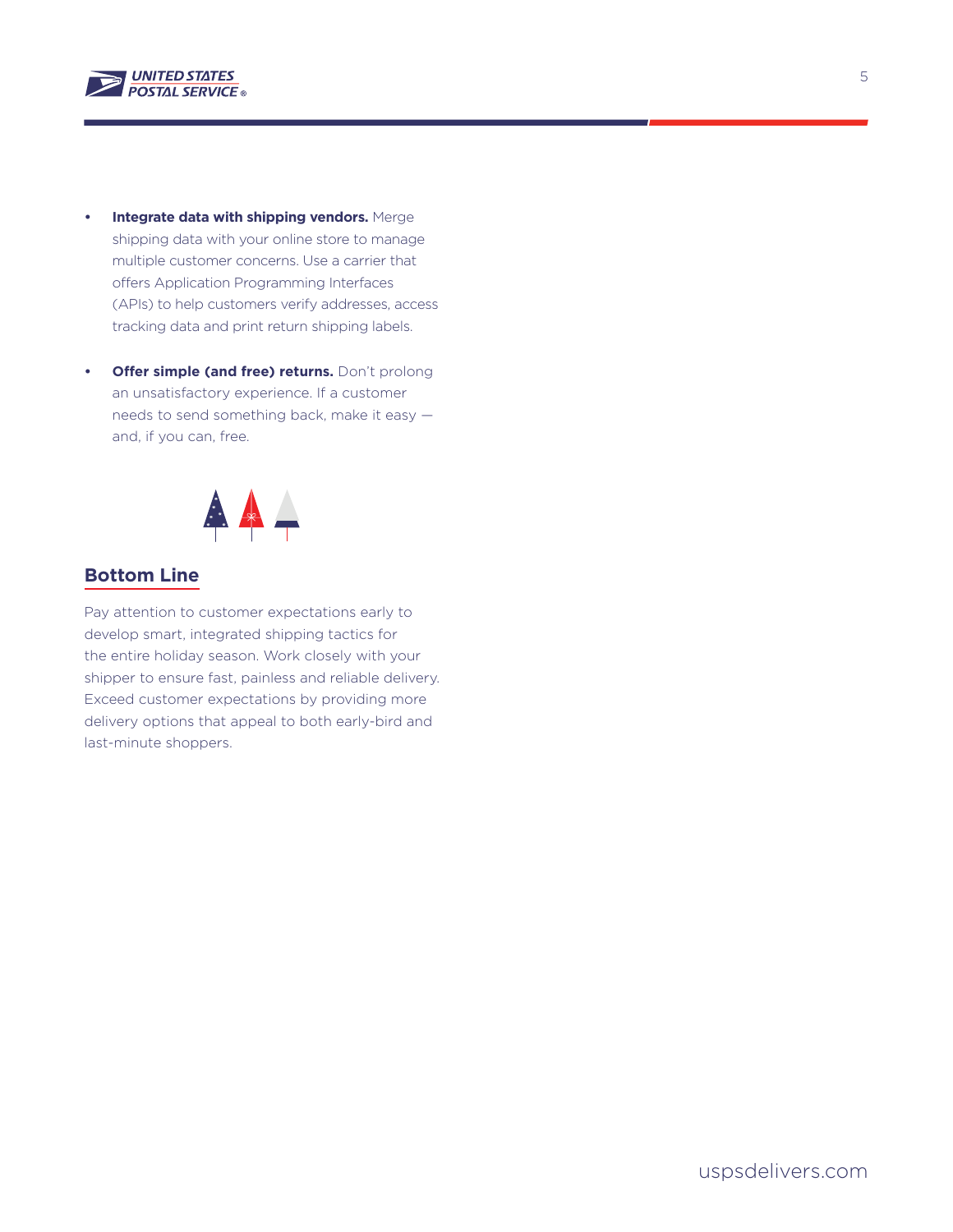

### **Make mobile a priority.**

Mobile e-commerce is exploding. For the first time, in 2018 smartphones accounted for a majority (51%) of holiday shopping visits.<sup>7</sup> Adobe also reports that mobile devices accounted for 40% of total online sales — and 31% of those were from smartphones alone.7

As mobile experiences improve, consumers are becoming more comfortable with making purchasing decisions from their smartphones. Data shows 66% of smartphone owners used their mobile devices to make holiday decisions in 2018 (up from 63% in 2017).<sup>8</sup>

Additionally, shopping experiences on mobile devices were 5.2% shorter than in previous years, with more visits leading to purchases.4

Christmas Day is an important day for mobile e-commerce: 42.3% of online revenue on Dec. 25, 2018, came from smartphone sessions.2

It is critical that retailers create a seamless and easyto-use mobile experience for the growing pool of consumers using smartphones to make purchases.



#### **Bottom Line**

Create an online store experience that is optimized for mobile screens. Ensure that checkout pages, shipping options and package-tracking screens are clear, easy to access and simple to use on a mobile or smartphone surface.

#### **"**

As retailers invest in improving mobile experiences, consumers are clearly feeling more confident in buying on their smartphones.

6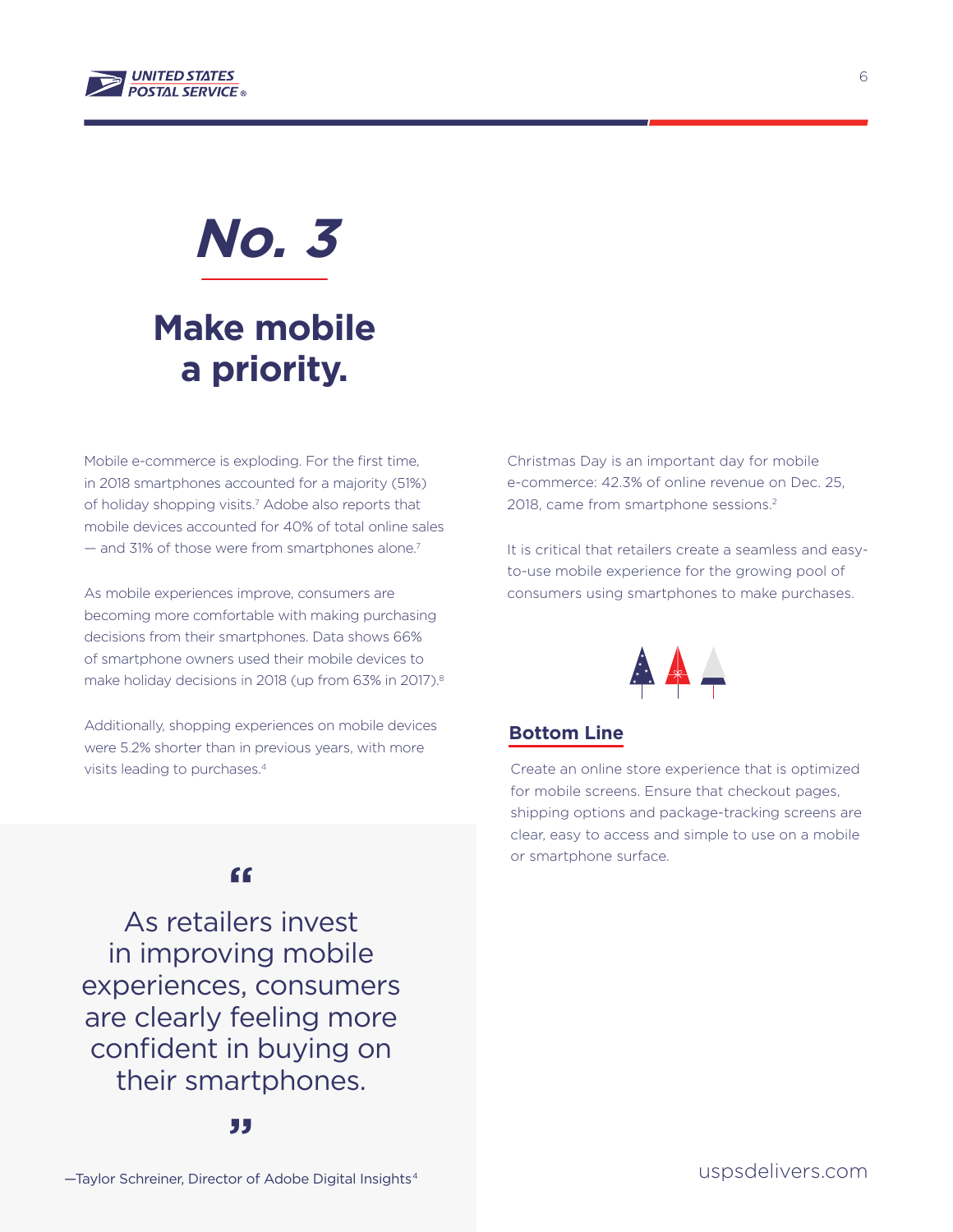

### **Reduce cart abandonment with new shipping strategies.**

Delays in fulfillment due to low or "out of stock" inventory levels can trigger customers to abandon their carts and shop elsewhere:



**The average e-commerce store loses more than 75% of its sales to cart abandonment.9**

When shoppers are easily able to find the item they're looking for and have it shipped to them quickly, studies show that cart abandonment rates drop.

Research from Adobe shows consumers are 44% more likely to complete an online purchase when shopping at an online-only retailer (versus a retailer with both a physical store and an online presence).<sup>3</sup> Ship-from-store programs can also cut down on abandoned carts.

These solutions give more flexibility to order fulfillment. An online order can be completed with inventory from a variety of locations, rather than one central or regional facility. This means that

customers have a greater chance of finding the item they are looking for in stock, and receiving it sooner and for less.

This strategy is especially critical during the busy holiday season when inventories sell quickly at popular locations. Look for ways to incorporate **[ship-from-store strategies](https://www.uspsdelivers.com/shipfromstore/#welcome)** and free shipping options during the holiday sales season.



#### **Bottom Line**

Incorporate your brick-and-mortar store into the online fulfillment experience. With ship-from-store solutions for online purchases, retailers can curb cart abandonment and provide more fulfillment options for your logistics teams and customers.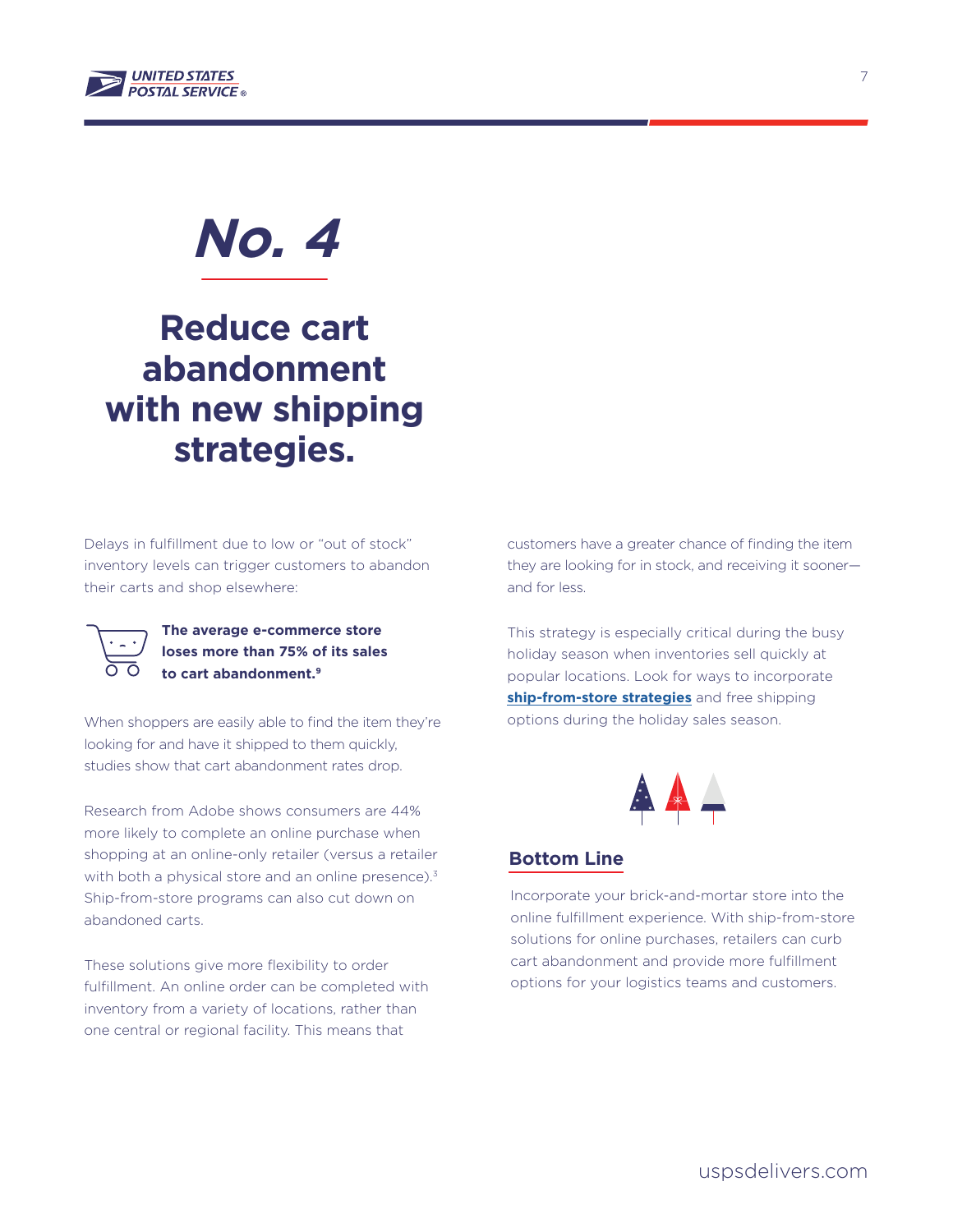

### **Play into the omni-channel shopping experience.**

Despite the boom of online shopping, the advantages of having a brick-and-mortar store shouldn't be overlooked. Retail experiences are evolving: Digitally native brands are set to open 850 brick-and-mortar stores within the next five years.<sup>10</sup>

Physical stores allow customers to experience and engage with a brand, its products and its culture. This creates a powerful customer experience and can contribute to deeper brand loyalty. Plus, it opens up new opportunities to connect with consumers — and drive sales.

### **Research shows that physical stores can increase online traffic by an average of**

You can also train in-store associates to help shoppers order items that are available online but not in stock at the store or facilitate buy-online, pick-up-in-store programs to help close more sales.

Digital tactics can improve a customer's shipping experience, too. The USPS Informed Delivery® service provides a transparent line of communication between logistics teams and the customer about the status of a delivery, and allows consumers to customize delivery and redelivery options, all from a simple mobile experience. This helps increase customer satisfaction in an often stressful season, and encourages future sales.



**37%. 11**

Having a store space often means better access to inventory, as well as the ability to invest in omni-channel offerings.

#### **Bottom Line**

Take advantage of your store, if you have one. Consider hiring staff who can help facilitate programs that connect your online store to your physical one. Implement digital tools like Informed Delivery®.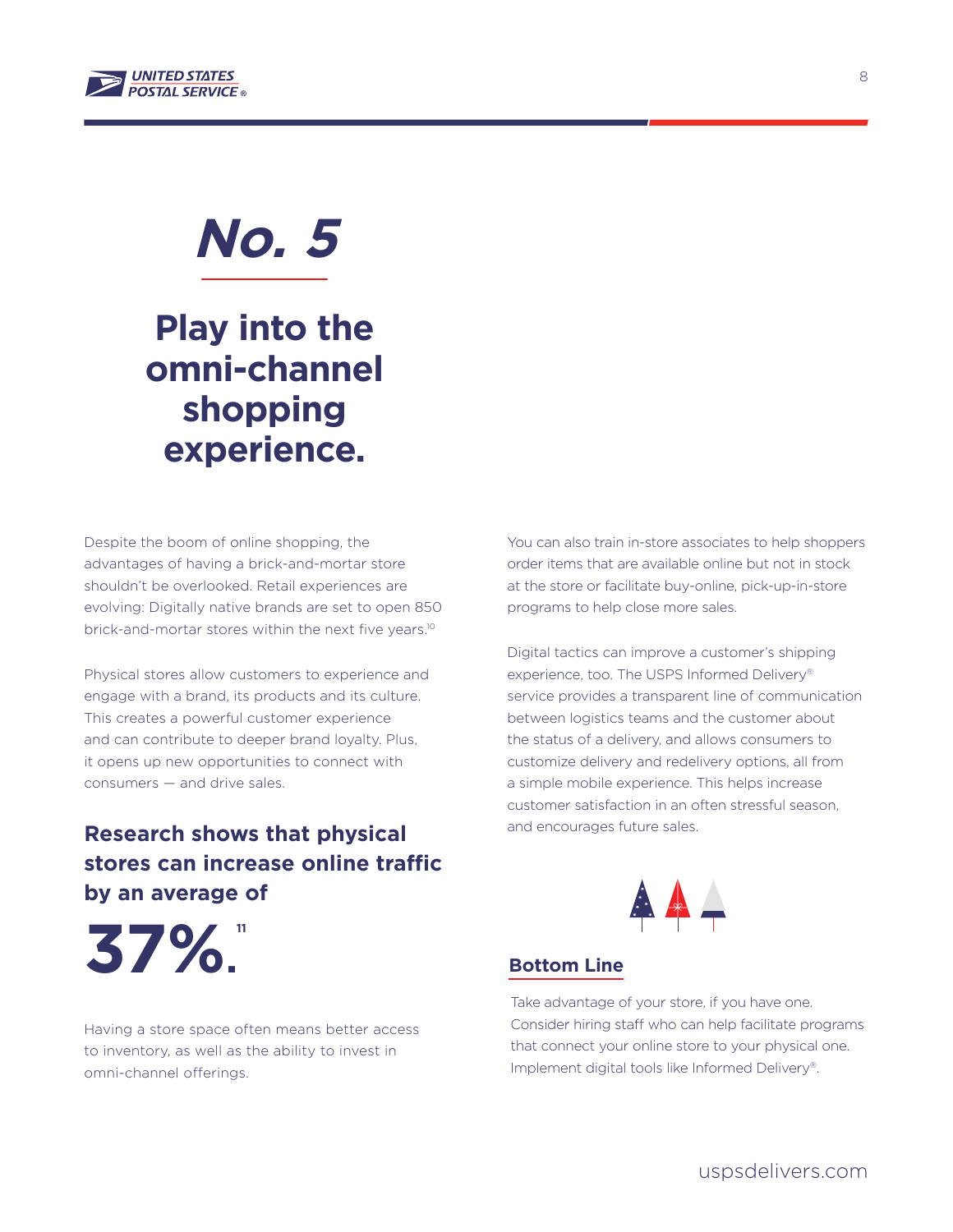

## **Key Takeaway**

Focus on the customer this holiday season. Ensure that your online infrastructure and logistics processes are centered on creating an easy experience for consumers, whenever and however they choose to shop.

Use this data from 2018 to craft plans for the upcoming 2019 holiday season. By implementing these tips early, retail businesses can look forward to a successful and gainful holiday season.



uspsdelivers.com